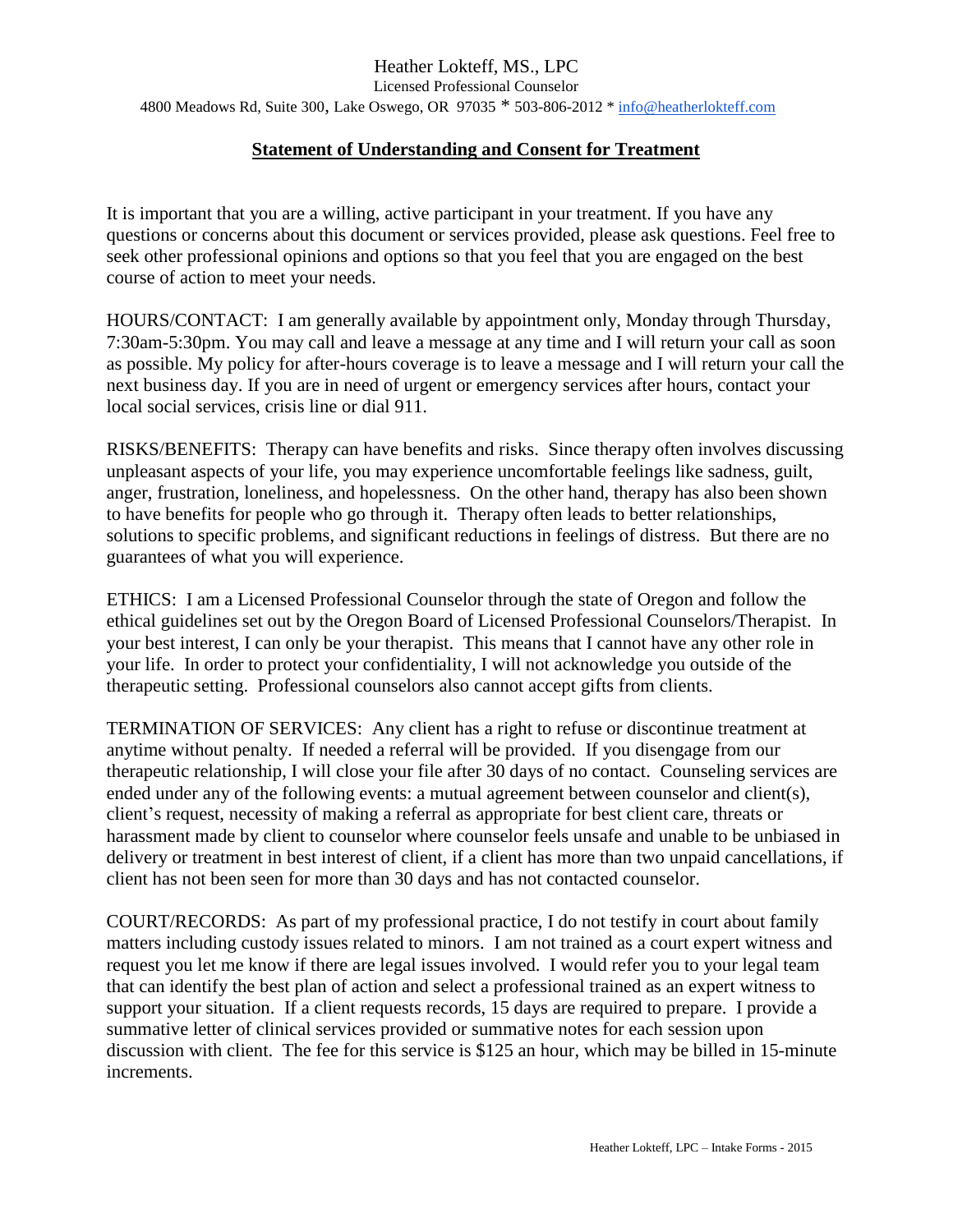### Heather Lokteff, MS., LPC Licensed Professional Counselor 4800 Meadows Rd, Suite 300, Lake Oswego, OR 97035 \* 503-806-2012 [\\* info@heatherlokteff.com](mailto:info@heatherlokteff.com)

MINORS/DIVORCED PARENTS: If you are under 18 years of age and are not emancipated, please be aware your parents have the right to know information on your treatment including treatment goals, diagnoses, and treatment methods. I ask parents to respect their minor's confidentiality and trust I will inform you of any safety concerns that need to be brought to your attention. Also, my confidentiality extends to your child alone; a parent must know that what is shared by them can be shared with the other parent and his/her child.

I will need consent from the custodial parent who has the medical decision-making authority. In some joint-custody arrangements, this means I need consent from both parents. At times, I may request a copy of the divorce to verify custody arrangements. In situations where I am providing services to a child of parents who are separated, I may recommend that both parents participate in treatment.

My role as your child's therapist is a support to your child; I am not a custody evaluator and will not be involved in determining parenting time and/or custody arrangements. By signing this consent parents agree to not try to use therapeutic records or testimony to influence custody and further agree that parents' lawyers will not subpoena therapist or therapist's records for testimony. You are expected not to use the therapeutic process for your own legal purposes or against the other parent in court. However, if a judge issues this therapist a subpoena, therapist will comply and follow through with the action that is requested of therapist by the judge.

The biggest predictor for positive outcomes with divorcing parents is parental collaboration, positive co-parenting, and the ability for the child to engage in a positive relationship with each parent. By signing this informed consent, you are agreeing to put your child's best interest above all other matters.

ELECTRONIC COMMUNICATION: Email and text messages are useful methods of correspondence for clients. Transmitting confidential information by email or text messages can create a number of risks that clients need to be aware of if they choose this method of correspondence. Please be aware that phone, texting, and email communication can be intercepted in transmission or misdirected. Emails sent to/from your employer's computer may be accessed by your employer.

I will make efforts to respond to your email promptly but cannot guarantee that any particular email message will be read and responded to within any certain time frame. Because the response cannot be guaranteed please **do not use email or text messaging in a medical emergency**. Should you choose to communicate by email or text messaging, please understand this is for appointment changes/clarification and sharing information. **Therapy will not be conducted through email.** Any pertinent correspondence will be printed and made part of your medical record.

As a general rule, I do not have contact with clients outside of the office that is unrelated to mental health treatment. This rule applies to various internet messaging sites, social networking sites and general emails unrelated to our professional relationship. Please understand that any contacts or requests for contacts will not be confirmed or acknowledged to protect your privacy as well as to eliminate a dual relationship.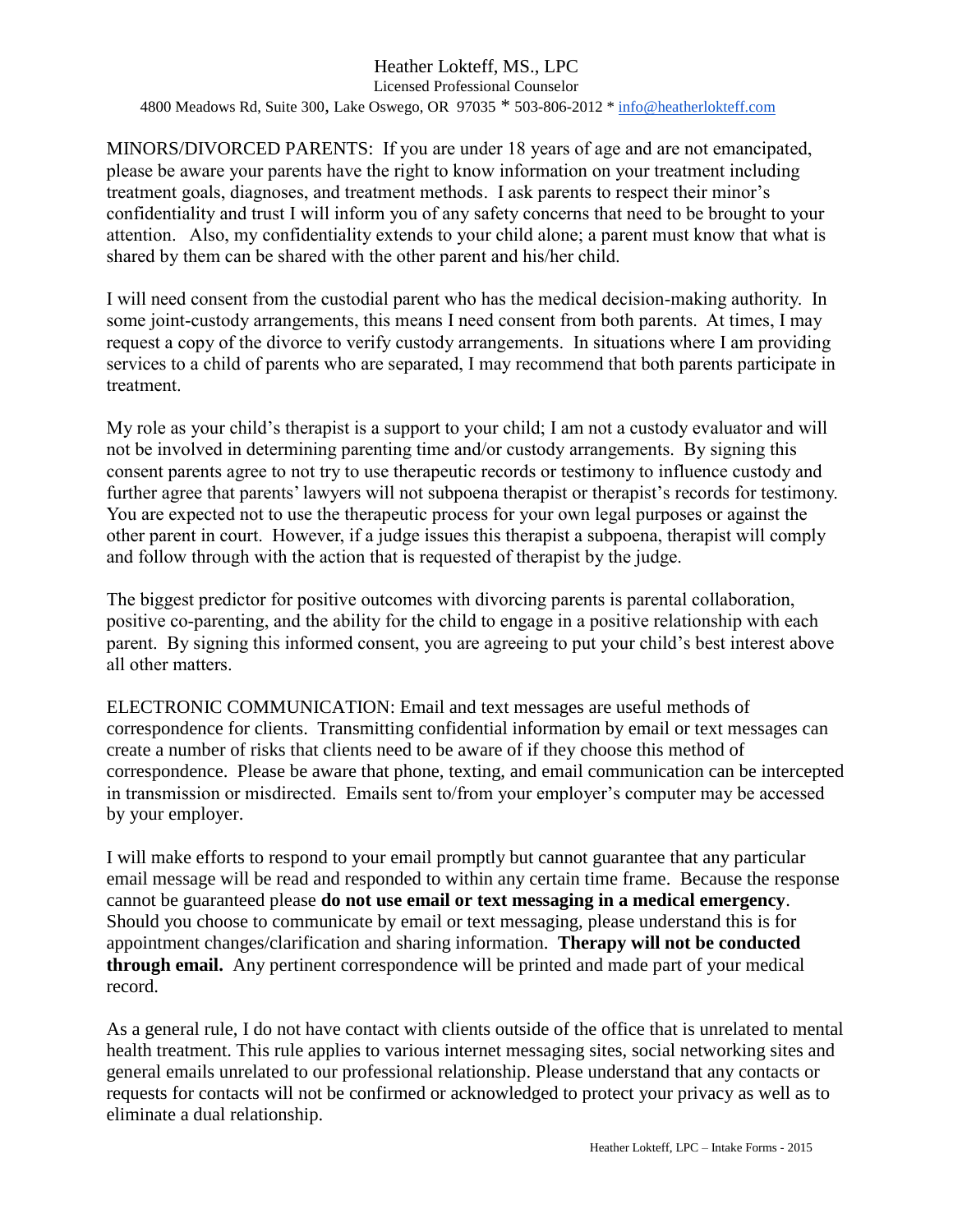By signing this document you are acknowledge you understand the risks associated with utilizing any electronic methods of communication and agree to do so at my own risk

FEES: I provide services at \$125.00 per 45-50-minute session, and the initial intake session is \$150. These payments represent a charge that is reasonable and customary for my location. Payment and insurance copays due in full by cash, check or credit card at the end of each session. Ultimately, if you do not pay as agreed, your account may be turned over to an attorney or a collection agency for collection and you will be held responsible for any legal or collection costs incurred. Per request, I charge the same rate for report writing and community-based meetings (school, court, etc). If using health insurance, you are responsible for any portion of the rate they do not cover. Also, health insurance require a mental health disorder diagnosis on the claims.

CANCELLATION POLICY: Please call **24 hours in advance** to change or cancel an appointment to allow that time for another person. You are able to leave a message 24 hours a day. If you do not show for an appointment and do not call to cancel within 24 hours of the session, **you will be billed the \$125** for the session to your credit card. Please know that **health insurances do not cover cancellations**. This is a customary charge in my profession. By making an appointment you are setting aside this time, which cannot be filled without proper notice. Thank you for respecting my time and following this policy.

PAYMENT POLICY AND AGREEMENT: In the event that my account has not been paid within 60 days, I authorize Heather Lokteff, MS, LPC to charge the following account for services according to the financial policies and payment agreement above. At which time, account will be charged any unpaid balance. You can also opt to use this card on file for co-pays per session.

Type of card: Visa MasterCard American Express Debit HSA

| <b>Account Number:</b> | <b>Expiration Date:</b> |
|------------------------|-------------------------|
| Security Code:         | Billing Zip Code:       |
| Card Holder Name:      | Signature:              |

CONFIDENTIALITY: Please understand that information obtained from you is confidential under Oregon law. Information may not be shared with anyone without your permission except in the following circumstances:

- When a court order is received.
- When there is reasonable cause to believe that you will hurt yourself or someone else.
- When there is reasonable suspicion to believe that abuse and/or neglect of a child, an elderly person, disabled person or any animal is occurring or has occurred.
- Information necessary for billing purposes, justification of treatment, and resolution of a complaint.
- Providing general information for therapist case consultation or supervision.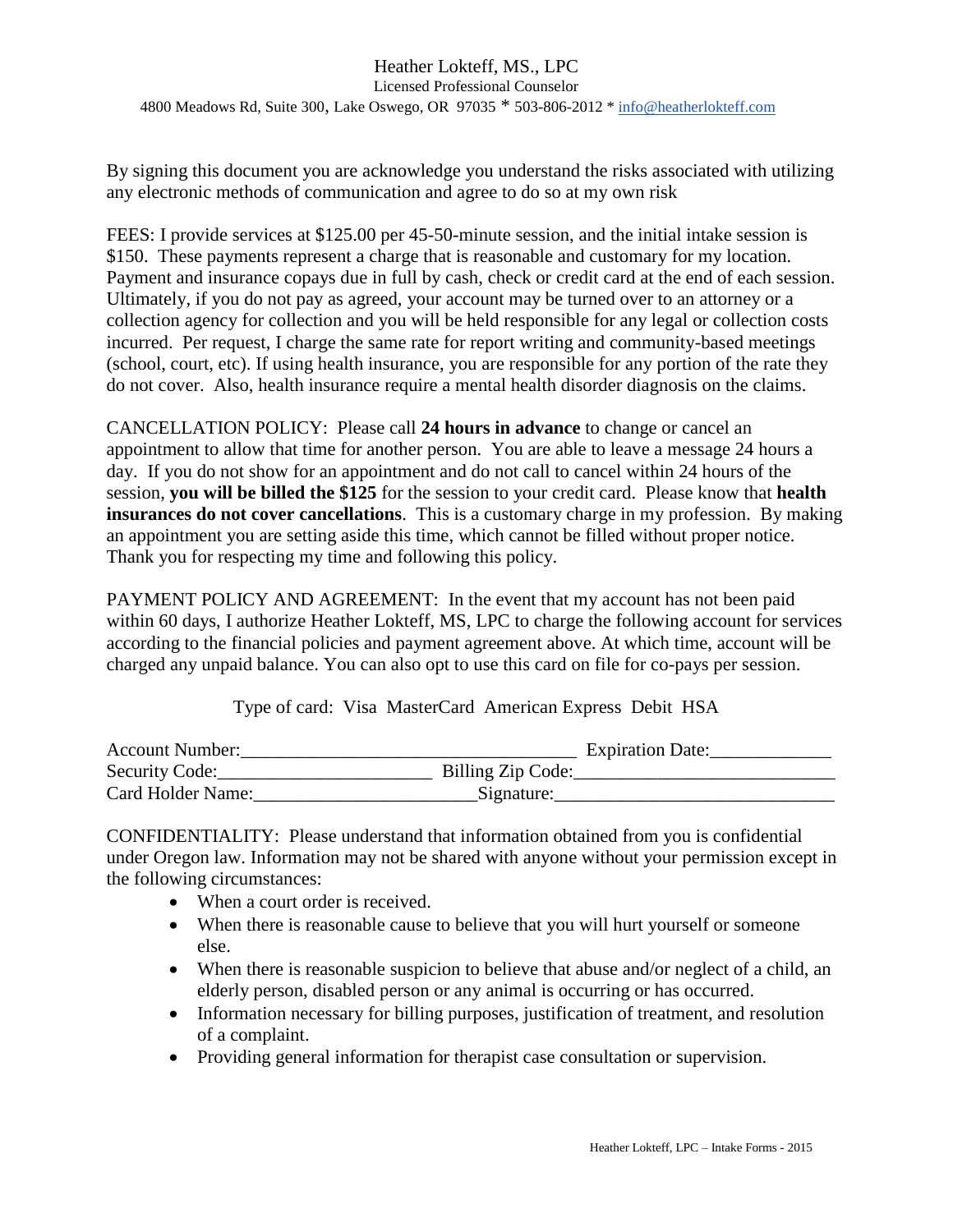# Heather Lokteff, MS., LPC

Licensed Professional Counselor

4800 Meadows Rd, Suite 300, Lake Oswego, OR 97035 \* 503-806-2012 [\\* info@heatherlokteff.com](mailto:info@heatherlokteff.com)

Your initial beside each of the following indicates your understanding and consent for treatment:

- \_\_\_\_\_ I understand that I may withdraw consent for treatment at any time.
- \_\_\_\_\_ I understand and have reviewed statement of fees and cancellation policy.
- \_\_\_\_\_ I understand and consent to the use of Electronic Communications policy.
- \_\_\_\_\_ I understand confidentiality and its limitations.
- \_\_\_\_\_ I have received a professional disclosure statement (available on website/office)
- \_\_\_\_\_ I have received a copy of HIPAA's Notice of Privacy Practices (available on website office)

Your signature indicates that you understand this "Statement of Understanding and Consent for Treatment" and agree to the above. I hereby give Heather Lokteff, MS, LPC consent to provide my treatment.

| <b>Print Name</b>          | <b>Client Signature</b> | Date |
|----------------------------|-------------------------|------|
| <b>Print Name</b>          | <b>Client Signature</b> | Date |
| <b>Clinician Signature</b> | Date                    |      |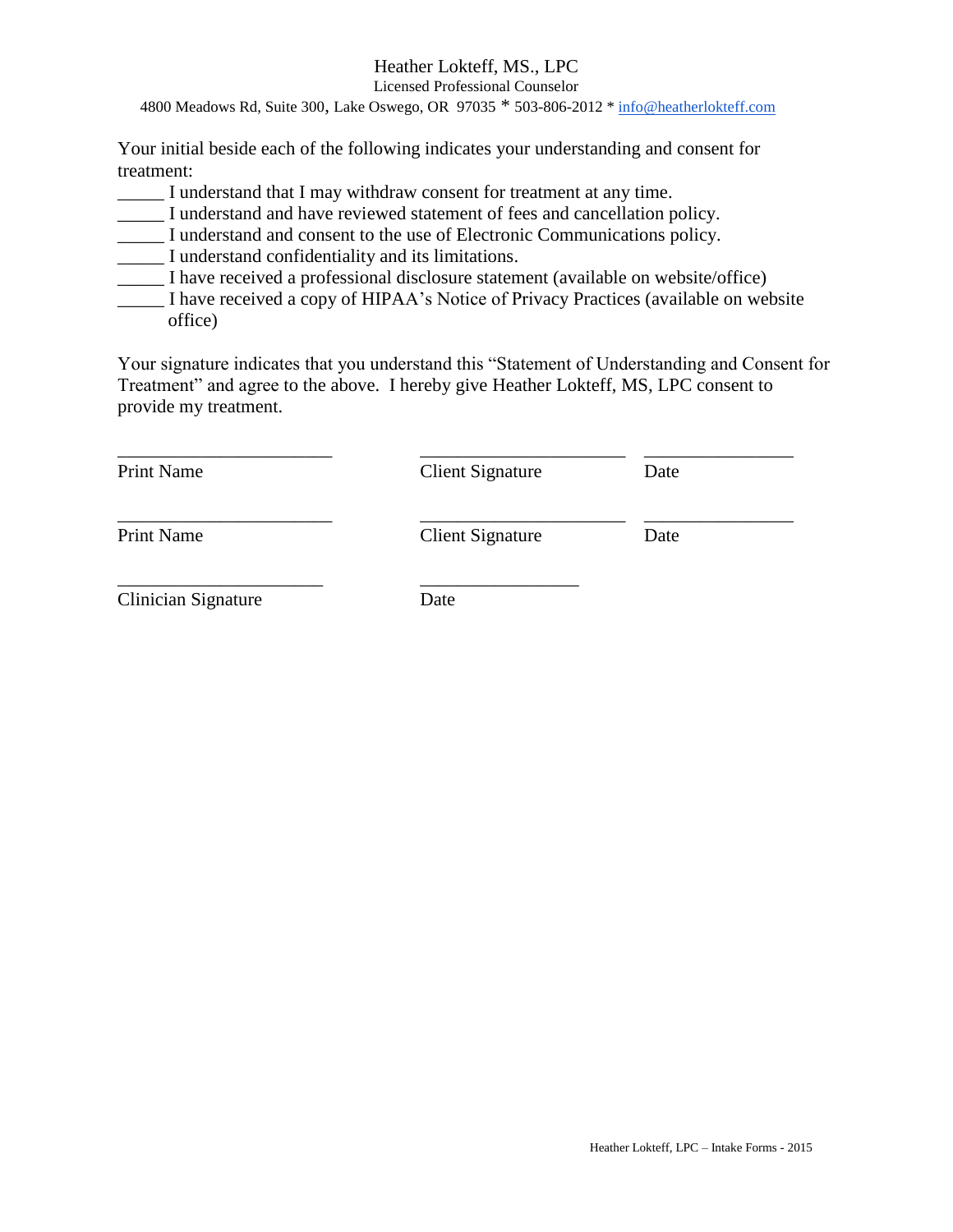Heather Lokteff, MS., LPC

Licensed Professional Counselor

4800 Meadows Rd, Suite 300, Lake Oswego, OR 97035 \* 503-806-2012 [\\* info@heatherlokteff.com](mailto:info@heatherlokteff.com)

*To be filled out by parent/guardian*

| <u> 1999 - Jan Jan James, martin dan bertama di sebagai bertama dan bertama di sebagai bertama di sebagai bertama</u>         |                                |          |                     |  |  |  |
|-------------------------------------------------------------------------------------------------------------------------------|--------------------------------|----------|---------------------|--|--|--|
| PERSONAL HISTORY:<br>-How is the relationship between child and father?                                                       |                                |          |                     |  |  |  |
|                                                                                                                               |                                |          |                     |  |  |  |
| -What does child enjoy doing alone?<br>-Please check any of the following that describes child's current and past atmosphere: |                                |          |                     |  |  |  |
| -Put $(P)$ for past and $(C)$ for Current                                                                                     |                                |          |                     |  |  |  |
| Competitive<br>Alcholism                                                                                                      | Moving a lot                   | Stable   |                     |  |  |  |
| Affectionate<br>Democratic                                                                                                    | Neglectful                     |          | Supportive          |  |  |  |
| Fighting<br>Angry                                                                                                             | Physical Aubse                 | Trusting | <b>Unkind Words</b> |  |  |  |
| Blaming<br>Frightening<br>Close<br><b>Fun</b>                                                                                 | <b>Physical Illness</b>        |          |                     |  |  |  |
| Cold<br><b>Mental Illness</b>                                                                                                 | Poverty<br><b>Sexual Abuse</b> |          |                     |  |  |  |
|                                                                                                                               |                                |          |                     |  |  |  |
| -Please describe any known or suspected abuse on the back of this page                                                        |                                |          |                     |  |  |  |
| -How does child do in school?<br>-Has child ever been in counseling before? (Yes) (No)                                        |                                |          |                     |  |  |  |
| -Is child currently attending a church/temple? (Yes) (No)                                                                     |                                |          |                     |  |  |  |

Where? \_\_\_\_\_\_\_\_\_\_\_\_\_\_\_\_\_\_\_\_\_\_\_\_\_\_\_\_\_\_\_\_\_\_\_\_\_\_\_\_\_ Frequency: \_\_\_\_\_\_\_\_\_\_\_\_\_\_\_\_\_\_\_\_\_\_\_\_\_\_

\_\_\_\_\_\_\_\_\_\_\_\_\_\_\_\_\_\_\_\_\_\_\_\_\_\_\_\_\_\_\_\_\_\_\_\_\_\_\_\_\_\_\_\_\_\_\_\_\_\_\_\_\_\_\_\_\_\_\_\_\_\_\_\_\_\_\_\_\_\_\_\_\_\_\_\_\_\_\_\_\_\_\_\_\_

#### **MEDICAL HISTORY:**

Describe any illnesses or injuries requiring hospitalization or emergency treatment in the last three years?

Describe child's overall health at this time: List any medications child may be taking at this time and the reason for taking them: \_\_\_\_\_\_\_\_\_\_\_\_\_\_\_\_\_\_\_\_\_\_\_\_

\_\_\_\_\_\_\_\_\_\_\_\_\_\_\_\_\_\_\_\_\_\_\_\_\_\_\_\_\_\_\_\_\_\_\_\_\_\_\_\_\_\_\_\_\_\_\_\_\_\_\_\_\_\_\_\_\_\_\_\_\_\_\_\_\_\_\_\_\_\_\_\_\_\_\_\_\_\_\_\_\_\_\_\_\_ Treating Physician's Name and Phone #: \_\_\_\_\_\_\_\_\_\_\_\_\_\_\_\_\_\_\_\_\_\_\_\_\_\_\_\_\_\_\_\_\_\_\_\_\_\_\_\_\_\_\_\_\_\_\_\_\_\_\_ Describe any developmental delays or problems in pregnancy: \_\_\_\_\_\_\_\_\_\_\_\_\_\_\_\_\_\_\_\_\_\_\_\_\_\_\_\_\_\_\_\_\_\_

\_\_\_\_\_\_\_\_\_\_\_\_\_\_\_\_\_\_\_\_\_\_\_\_\_\_\_\_\_\_\_\_\_\_\_\_\_\_\_\_\_\_\_\_\_\_\_\_\_\_\_\_\_\_\_\_\_\_\_\_\_\_\_\_\_\_\_\_\_\_\_\_\_\_\_\_\_\_\_\_\_\_\_\_\_